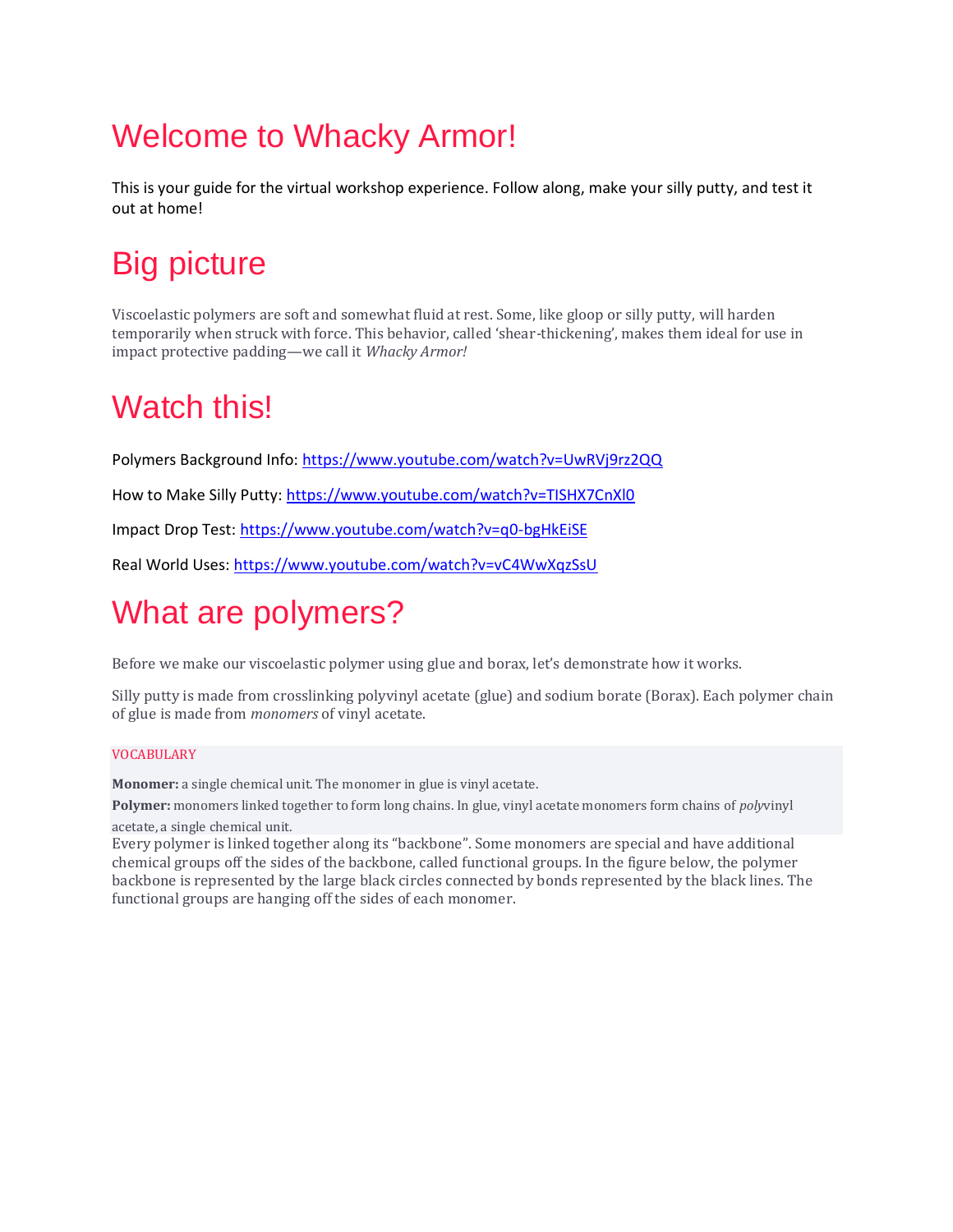

#### VOCABULARY

**Functional Group:** a group of atoms capable of bonding with other functional groups. In Whacky Armor, the borate ions of the borax react with the polyvinyl acetate in the glue.

Borax also has functional groups that will react with the glue's functional groups. In the figure below, the Borax is represented by the purple circle with two functional groups available.



With silly putty, the Borax and glue will form *cross-links*, short-lived linkages that occur when the glue-borax mixture thickens.

#### VOCABULARY

**Cross-linking:** the formation of a chemical bond between two molecules.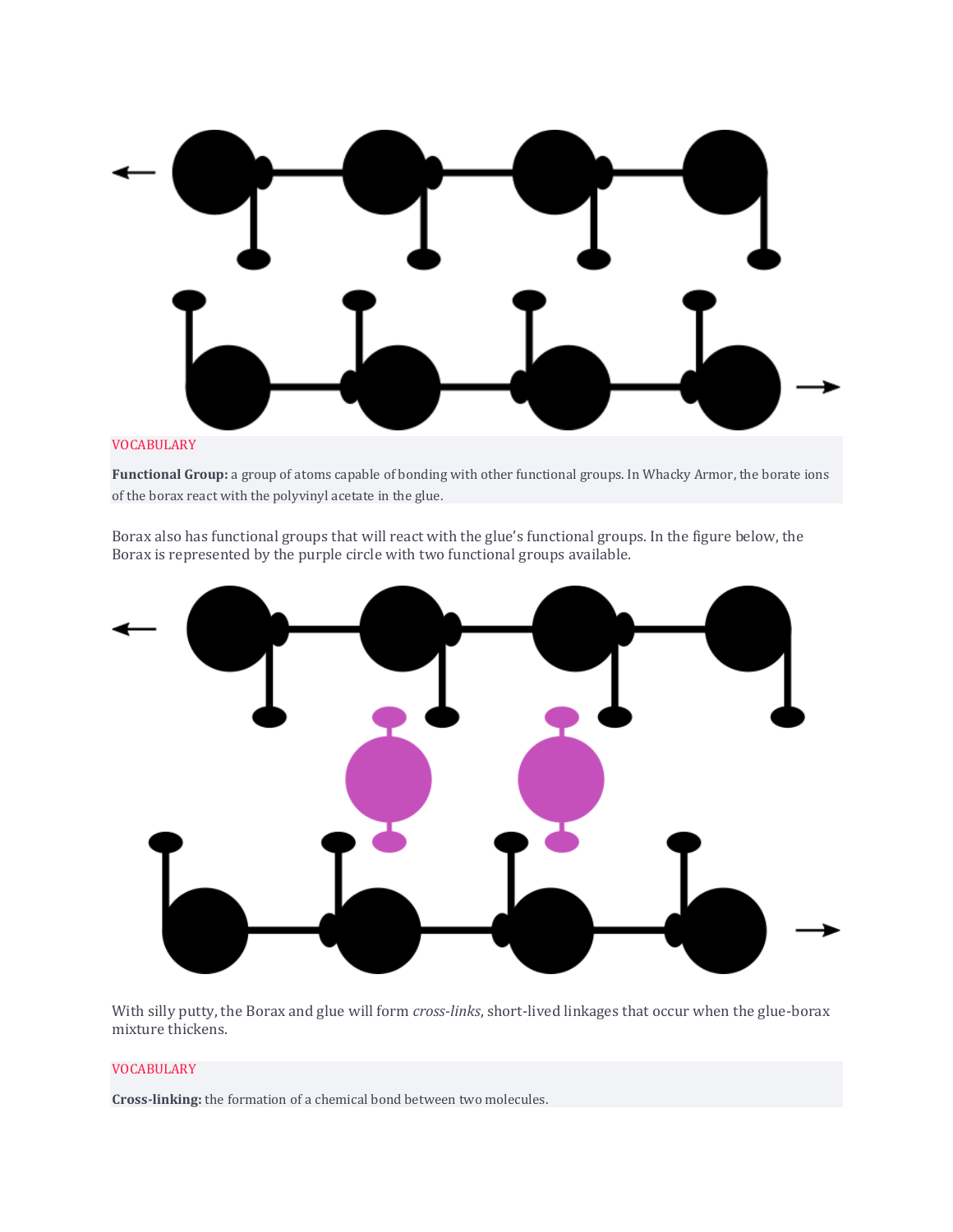When stress is applied to the silly putty, the cross-linking bonds cause the viscoelastic polymer (glue-borax) to harden (undergo *shear thickening*). When the stress is removed, the polymer returns to a more liquid state. VOCABULARY

**Shear thickening:** the behavior of a fluid that thickens and hardens when shear stress (such as hitting) is applied but returns to its more liquid state with time or when the stress is removed.

### Make Whacky Armor

- 1. Label two cups: #1 (Glue) and #2 (Borax).
- 2. Place 5 Tbsp. glue and 4 Tbsp. water into cup #1 and mix well.
- 3. Add a few drops of food coloring (optional).
- 4. In cup #2 dissolve 1 Tbsp. of borax in 2 Tbsp. warm water.
- 5. Pour the borax solution into the glue and water while stirring. Watch the way the two solutions interact while you count to ten. You are making a *colloid.* Stir until completely mixed to a putty-like consistency.
- 6. Pour the material onto a table covered in plastic wrap or wax paper, and knead until smooth. You've made *Whacky Armor*, a viscoelastic polymer with interesting *viscosity* properties!
- 7. Play with your *Whacky Armor* and observe how it behaves under these conditions: (Optional: record your observations on your handout.)
- o Shape it into a ball. Can it bounce?
- o Slowly poke your finger into the ball. What do you observe?
- o Squeeze the ball. How does it feel?
- $\circ$  Lay the ball on the table and quickly tap it with the flat part of your hand. What happens?
- o Leave the ball untouched on the table and count to ten. Does it keep its shape?
- o Roll the putty into a rope about 6" long. Can you wrap it around your finger?
- o Pull the two ends. Does it stretch? Does it break?
- 8. Put on safety glasses.
- 9. Take wrapped hard candy and place it on the floor (ideally on a newspaper or other covering). Ask a partner to hold a ruler vertically next to your candy. Drop the 5 lb. kettlebell weight from a height of 12 inches, or the top of the ruler, onto the candy. Did the candy break or is it still intact?
- 10. Prepare a second piece of candy and lay it on the floor. Cover it with your *Whacky Armor*. Drop the 5 lb. kettlebell weight from a height of 12 inches as in Step 9. What happened? Did the candy break? Is the polymer still flexible? Do you think that Whacky Armor could protect your joints when playing sports?
- 11. Store the polymer in a resealable bag.

#### VOCABULARY

**Colloid:** molecules of one substance dispersed in a second substance. The dispersed particles do not settle, but remain in suspension.

**Viscoelastic polymer:** a polymer, whose viscosity is affected by shear stress such as squeezing, stirring, or hitting. **Viscosity:** a fluid's resistance to flow. Water flows more easily than glue so glue has a higher viscosity than water.

### Wrap it up